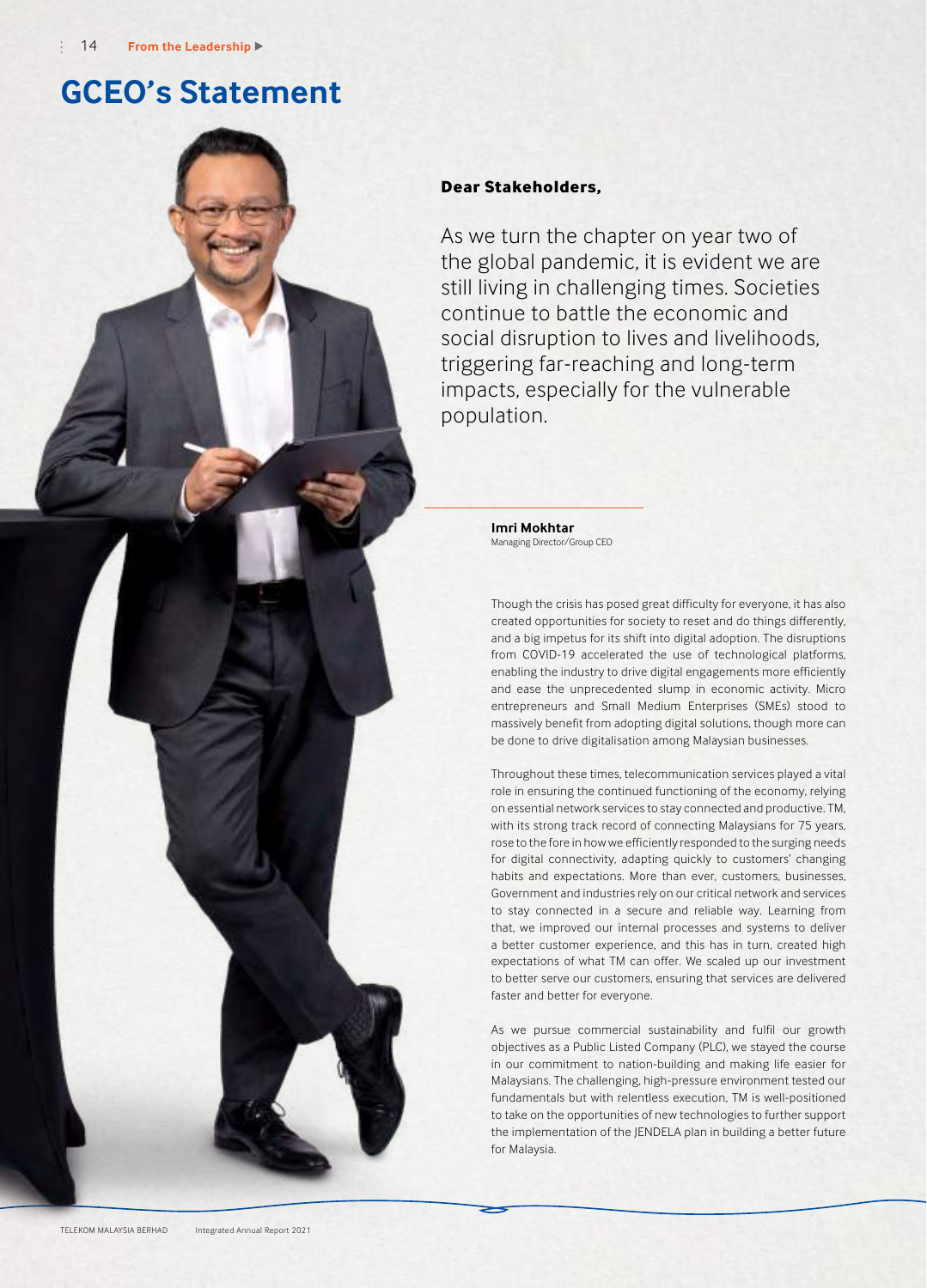### **SUPPORTING THE NATION DURING A CHALLENGING YEAR**

It has been, without doubt, a difficult 2021 for many Malaysians. Beleaguered by constraints arising from protracted lockdowns, large swaths of society were inadvertently impacted. Consequently, more Malaysians shifted online to adapt to a new normal. This rapid shift to digital channels saw a change in customers' behaviour, as they demanded fast and uninterrupted coverage to work, learn and play.

This rapid shift to a digital way of life brought massive changes in customer behaviour. Online consumption of video and content streaming skyrocketed, and e-commerce transactions simply multiplied. People had no other option but to work, study, be entertained and conduct business remotely from home, marking a significant shift in how Malaysians utilise technology and make the most of access to the internet.

The internet and hyper-connectivity of a household can be likened to a basic survival need, with customers expecting continuous connectivity. As a Group, we are committed to deliver coverage quality to ensure continuity and consistency.

In times of global upheaval, the fundamental strength of TM's assets becomes ever more evident. The network that we are anchored on – over 650,000 km of fibre nationwide – provides the robustness and the resiliency to support the increase in the demand by Malaysians. As a nation, it is also imperative we are connected to the rest of the world and that is where the international connectivity of our sub-sea cables come into play to ensure an end-to-end quality experience for society and customers.

We remained undeterred throughout the worst of times and ensured Malaysians stayed connected in the safety of their homes, with customer support services fully operational. This commitment is extended to all customer segments across homes, businesses, industries and the public sector.

This year has been challenging not only due to the pandemic, but also the country's worst flood crisis in recent years, reported to have displaced 70,000 people. Rising waters impacted over 15 network sites and hill stations across four (4) states due to power outages, high water levels and severe road conditions, making it tough to access these locations to reconnect affected customers.

Regardless, thanks to the exhaustive efforts of our engineering and support teams, 85% of impacted customers were swiftly back online within a week. Additionally, we channelled RM36.4 million to help customers affected by the flood with CPE replacements at the cost of RM7.6 million, customer rebates of RM7.5 million, and RM21.3 million in donation and service restoration efforts. As a nation-building organisation, TM is steadfast in helping our customers and other stakeholders respond and recover from such disaster events.

**85% of impacted customers were swiftly back online within a week. Additionally, we channelled RM36.4 million to help customers affected by the flood with CPE replacements at the cost of RM7.6 million, customer rebates of RM7.5 million, and RM21.3 million in donation and service restoration efforts**

### **STAYING ON OUR GROWTH TRAJECTORY**

Despite the challenging backdrop, I am pleased to report our commendable financial results for 2021, in which TM recorded a 6.4% growth in revenue to RM11.5 billion compared to RM10.8 billion in 2020. This solid performance is attributed to the strong growth in unifi revenue and fixed broadband subscribers, as well as the sharp increase in the TM Wholesale business, which registered an increasing data demands from hyperscalers, and international and domestic telcos.

The solid revenue improvement, coupled with continuous cost optimisation initiatives, saw Earnings Before Interest and Tax (EBIT) increase from RM1.6 billion to RM1.7 billion (6.6% Yearon-Year (YoY)). However, PATAMI fell 11.9% to RM895.2 million, mainly attributable to higher taxation, including provision for *Cukai Makmur* and higher net finance cost.

On that note, CAPEX for the year stood at RM1.7 billion, which is 14.7% of the Group's revenue. This is particularly encouraging as it reflects our commitment to invest in business expansion, new growth areas and provide great experience and services for our growing base of customers. Free Cash Flow at RM2.2 billion rose 10.2% from RM2.0 billion, ensuring steady growth ahead of an increasingly demanding future. Overall, we are proud that although the Group faced significant difficulties in 2021, we kept our foot on the pedal to ensure a healthy financial performance, and remain on course with our growth aspirations.

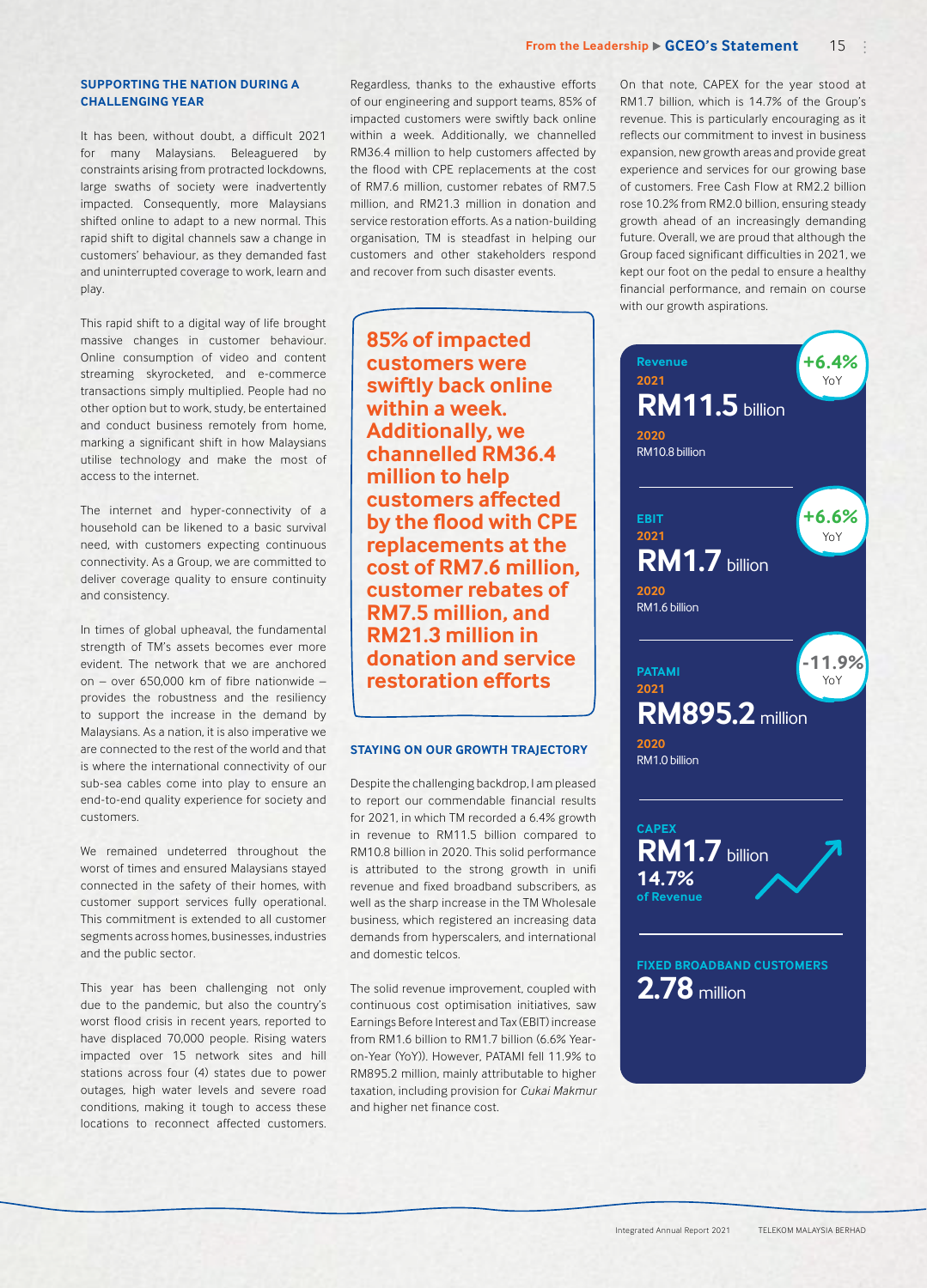### **TRANSFORMING TM TO MEET FUTURE NEEDS**

With 2021 concluding our first year of the three (3)-year New TM Transformation Programme, TM is raring to go in how we will future-proof our organisation for performance and growth. The transformation anchors on four (4) strategic pillars: Our Purpose, Our Business, Our Customers and Our People. The New TM Compass provides greater clarity on how we come together as a team to strengthen and align our Purpose, to serve our Customers better, and in return, deliver outstanding Business performance, powered by the commitment and resilience of our People.

Our stakeholders are at the heart of the New TM Compass, with each pillar integral to creating long-term value for all Malaysians. It supports our dual role responsibility as a PLC and GLC, focusing on long-term commercial sustainability whilst being a partner for the Government's nationbuilding and digital agenda.

We are particularly proud of integrating Environmental, Social and Governance (ESG) factors into Our Purpose. Sustainability is now stitched into the essence of TM's strategic decisions, with ESG initiatives embedded into TM's ecosystem for effective implementation. In doing so, we are better equipped to mitigate and respond to ESG risks and opportunities, such as the effects arising from pandemics and climate change that may impact our future performance.

Through the effective execution of the New TM Compass, we have reversed the three (3) year decline in revenue in 2021, within the first year of our transformation. TM has shown positive results delivering overall growth in revenue and EBIT, with the success of our cost rationalisation improving overall profitability.

Within 12 months, we made tremendous progress in becoming a higher-performing team. We are more outcome-driven and adopted a new culture of becoming more and more agile in our execution. We did it our way #IniCaraKita and this new culture is here to stay. We have proven that our execution strategy, paired with our greatest resource – *Warga TM* as the execution engine – is the right formula for us to build a brighter future for TM.

We aim to evolve towards becoming a humancentred technology. What this translates to is in our ambition to ensure we progress from delivering converged connectivity into valueadded services for our customers with innovative digital solutions and applications. This will not only make lives, workplaces and businesses better, but also enable us to realise our Digital Malaysia aspirations.

### **ENHANCING CONNECTIVITY AND ENABLING DIGITAL SOLUTIONS**

As the national connectivity and digital infrastructure provider, we are at the forefront of the country's technological progress. We see this reflected in Our Purpose under the New TM Compass to support Malaysia in realising a more digital society, business, industry and Government.

We are strong advocates for the Government's JENDELA plan to close the digital divide, actively contributing to nationwide fiberisation efforts to improve broadband coverage and quality. Currently, TM has over 650,000 km of fibre nationwide and our unparalleled network is targeted to grow rapidly in the coming years in tandem with JENDELA. I am pleased to report that TM is on track to meet its commitments, achieving over 100% of our 2021 JENDELA target.

As technology evolves, whether in fibre or mobile, it actively serves to unlock newer services that we may not have on hand today. A prime example is understanding and accessing what new and advanced 5G technology capabilities can bring to the table for the betterment of society and businesses. The Group's fibre network expansion is not limited to home and business premises, but also the fiberisation of mobile towers in improving current 4G service quality and expediting 5G rollout. TM is Digital National Berhad's (DNB) selected fibre partner in implementing Malaysia's 5G network rollout. We will provide DNB with fibre services for connectivity between its 5G mobile sites and nodes, leveraging our domestic fibre cable network.

**The Group's fibre network expansion is not limited to home and business premises, but also the fiberisation of mobile towers in improving current 4G service quality and expediting 5G rollout**

Looking ahead, we will ensure our network is robust in supporting the future requirements of 5G, with mobile growth driven mainly by smart services and digital solutions. The business-tobusiness (B2B) applications of 5G are tremendous and the biggest value lies in the industry verticals, which allows smart manufacturing, smart healthcare, smart agriculture and so forth, going beyond mere retail consumer use.

TM also takes the lead in driving MyDIGITAL – Malaysia's Digital Economy Blueprint that aims to accelerate the country's digital transformation. Three (3) of our nine (9) data centres are built to meet the rigorous requirements of the Tier III/Rated 3 rating, providing world-class cloud, artificial intelligence (AI) and cybersecurity services to further elevate Malaysia's digitalisation capabilities. At the same time, our growing global network of more than 30 submarine cable systems spanning 320,000 km is ready to support the global connectivity demand outlined under the Blueprint. TM has every intention to continue powering a Digital Malaysia for the country across the various customer segments.



### **BALANCING OUR PLC AND GLC COMMITMENTS**

As a GLC with a strong focus on nation-building, people may forget that TM is also a PLC that needs to generate strong returns for shareholders. Our commitments to nation-building go hand-inhand with our commercial focus as a PLC.

Businesses across Malaysia, including other PLCs, have no recourse but to adopt digital transformation in order to remain relevant and respond to new realities. Companies must embrace digitalisation to bring their company closer to their customers and give it a better chance to succeed in a post-pandemic landscape.

With this in mind, TM is proud to champion the fourth pillar of Bursa Malaysia's PLC Transformation programme, in which we help transform Malaysian corporates into highperforming, future-ready organisations set to reap the benefits of an increasingly digital world. As the national connectivity and digital solutions provider, we are excited to share our best practices on how to embrace technology to create better collaboration across sectors and enhance customer experience at every touchpoint. We hope our ongoing transformation journey inspires other PLCs on theirs, as we create new partnerships that will further drive the country's digital ecosystem to benefit all Malaysians.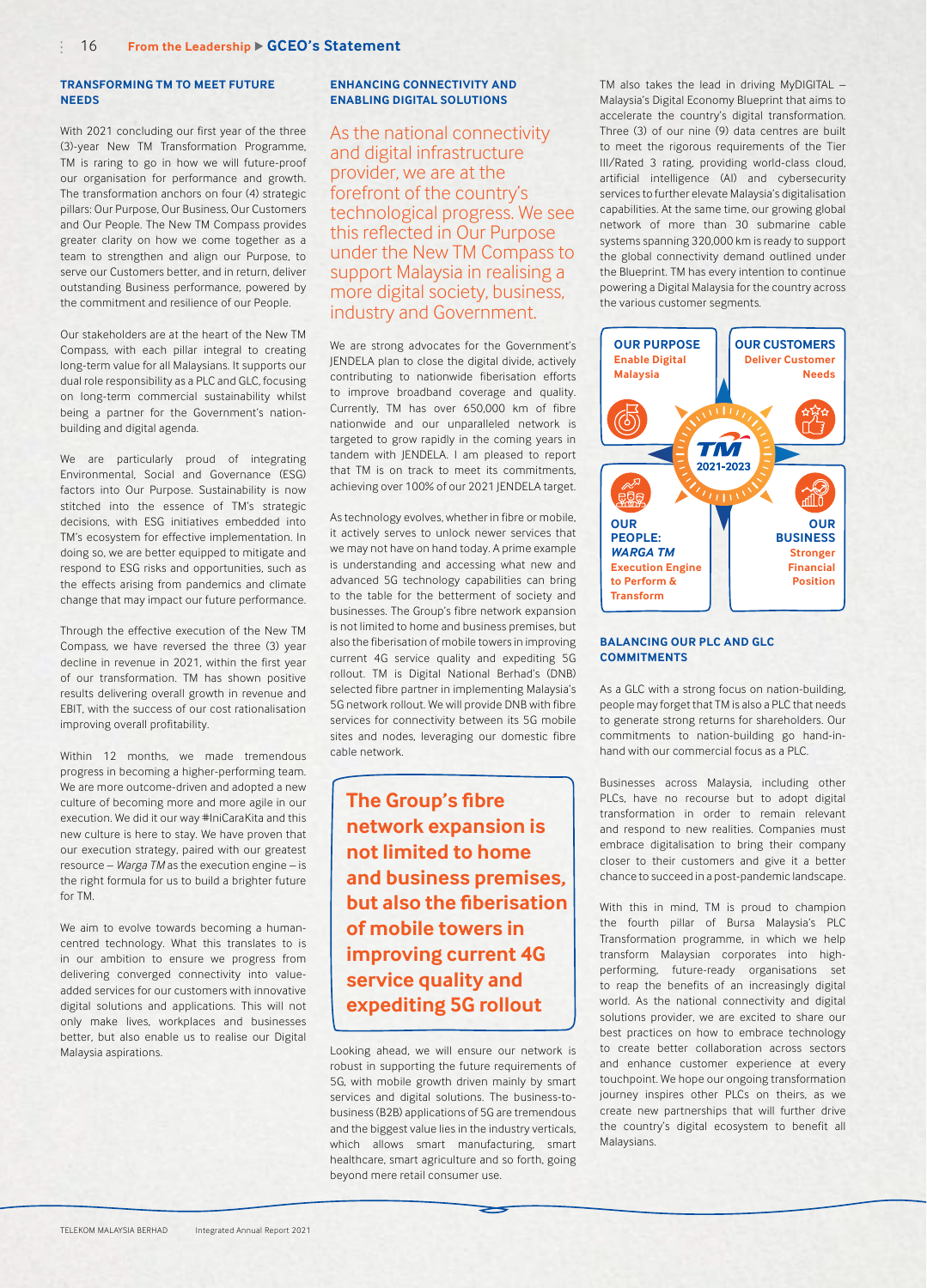### **PUTTING CUSTOMERS AT THE HEART OF TM**

Customers' trust and confidence in TM have been integral to our 75-year success. However, in an increasingly complex and dynamic landscape, customers' expectations are quickly evolving, and it is imperative we grow alongside them. Our aim is to deliver efficient and seamless customer experiences without losing the human touch.

The convergence landscape has been experiencing rising competition, with mobile and content players aggressively offering fixed broadband. Nevertheless, we remain the only true 'convergence provider' for broadband, mobile and content. Even with pricing pressures, our offerings remain competitive. We set ourselves apart from the competition by delivering reliable and seamless services to our customers. We believe a great customer experience is the most sustainable edge in a competitive market.

## **We believe a great customer experience is the most sustainable edge in a competitive market.**

Customers' expectations have certainly increased on the back of the surge in digital and online experience that customers have gone through over the past two (2) years, setting the baseline of what they expect from a provider. Apart from hyper-connectivity, customers want services that are easy and convenient to use. The younger segments of Malaysians are demanding for service providers to better understand them, and as such, expect more personalised services. That is the trend we are seeing – simple, convenient, intuitive and personalised array of products and services.

In 2021, we offered unique value propositions to customers focusing on digital interaction and simplification, to deliver convenient and personalised services. This is part of our campaign to transform our end-to-end customer experience to ensure customers' needs are met. We introduced digital tools that empower them to easily manage our services and resolve any potential issues. At the same time, our friendly frontliners provide tailor-made consultation and solutions to further enhance their experience and connectivity.

With the rising demand for reliable connectivity, we made a bold promise to restore customers' services within 24 hours. This revolutionary commitment is an industry first, ensuring that our customers get the best broadband experience possible. Through our 24-hour service restoration guarantee, they are assured of greater peace of mind as we collectively navigate the 'new normal'. By prioritising customer needs and experiences, we achieved a Net Promoter Score (NPS) of +23 and maintained the highest market share in the fixed broadband market.

### **CHAMPIONED BY OUR LINES OF BUSINESS**

The realisation of the Group's digital aspirations is spearheaded by our three (3) lines of business (LOBs) – unifi, TM One and TM Wholesale. Firstly, unifi delivers essential convergence services to home and business customers, particularly SMEs. Their services have been particularly critical this year, as Malaysians relied on broadband connectivity to mitigate and respond to the impacts of COVID-19. In its effort to support SME recovery and growth, unifi offered more than 377,000 local SMEs special packages with the complete digital solutions to help them to grow their business and stay competitive. Through their tireless efforts, unifi achieved a recordbreaking performance. unifi recorded the highest number of fixed broadband customers, with a total of 2.78 million customers, as well as the highest number of new broadband customer installations.

Meanwhile, TM One is at the forefront of catalysing Malaysia's smart ecosystem. It delivered a strong value proposition of offering end-to-end managed services and digital solutions, backed by robust digital connectivity and infrastructure. As the only home-based CSP with data sovereignty assurance, TM One serves to enhance its cloud service as a complete digital solution by embedding analytics, smart services/ IoT and cybersecurity to cater to key industry verticals.

Finally, TM Wholesale continues to provide wholesale services to both domestic and international telcos, including hyperscalers. Domestically, as the preferred fibre service provider, TM Wholesale is steadily expanding 4G and 5G fibre infrastructure, in line with the Government's JENDELA initiative. TM Wholesale's fibre services to DNB for 5G network rollout, valued at RM2.0 billion over the next ten (10) years, is a testament of our commitment to infrastructure sharing in enabling excellent 5G solutions and services for Malaysia. TM Wholesale also experienced a record year, achieving the highest active ports subscription for wholesale High-Speed Broadband (HSBB) access, with more than 550,000 total ports for other Malaysian fibre broadband telcos. On the international front, TM Wholesale recorded 190 new deals from hyperscalers and global service providers for various wholesale international data services – a milestone year in positioning Malaysia as a regional digital hub.

### **EMBEDDING SUSTAINABILITY INTO EVERYTHING WE DO**

Recent years have shown what can happen if we do not protect our planet. We faced flood disasters attributed to the destruction of natural habitats and the rise in climate change. Seeing many Malaysians struggle to deal with the aftermath of multiple crises accelerated our ESG journey. We are stepping up our ESG programmes to help the country recover and move forward in a more sustainable manner. It is also encouraging to note that TM is listed in the FTSE4Good Bursa Malaysia Index with a full rating of four (4) stars.

As mentioned, a key milestone this year is the greater integration of sustainability into our business operations. Every business decision made now includes ESG considerations to safeguard the business and stakeholders from future disruptions, creating new opportunities for long-term growth and well-being. This is supported by the establishment of our ESG commitments and KPIs, further incorporating a sustainability mindset across the Group. Our most notable achievement is the launching of TM's Sustainability Roadmap. We have set ambitious sustainability targets to track our near to longterm sustainability performance. These targets range from socio-economic contributions, such as providing at least 70% of premises with highspeed internet by 2025, to becoming net-zero carbon by 2050. TM's sustainability commitments are underpinned by strong corporate governance, adhering to the highest standards of ethics, integrity and transparency.

**We have set ambitious sustainability targets to track our near to long-term sustainability performance. These targets range from socioeconomic contributions, such as providing at least 70% of premises with high-speed internet by 2025, to becoming netzero carbon by 2050**

Furthermore, we are escalating our climate action. As a national service provider, we are committed to cutting down our emissions as well as adapting our operations to continue delivering essential connectivity despite potential natural disasters. The key is to build our resilience against climate-related risks. We have, therefore, included climate change risks as part of our BRC agenda to ensure we regularly monitor and deliberate on these risks. This is supported by our Business Continuity Plan (BCP) and Disaster Recovery Plan (DRP), which minimise the impacts of climaterelated disasters on our operations and customer experience.

### **INSPIRING OUR PEOPLE TO DRIVE DIGITAL**

We are grateful for the continued diligence and dedication of our employees or fondly referred to as '*Warga TM*', particularly in recent trying times. They have demonstrated an unwavering passion in driving the nation forward despite navigating new challenges to their work environment. I am confident in *Warga TM's* ability to continuously adapt and help the Group achieve its commercial and nation-building aspirations.